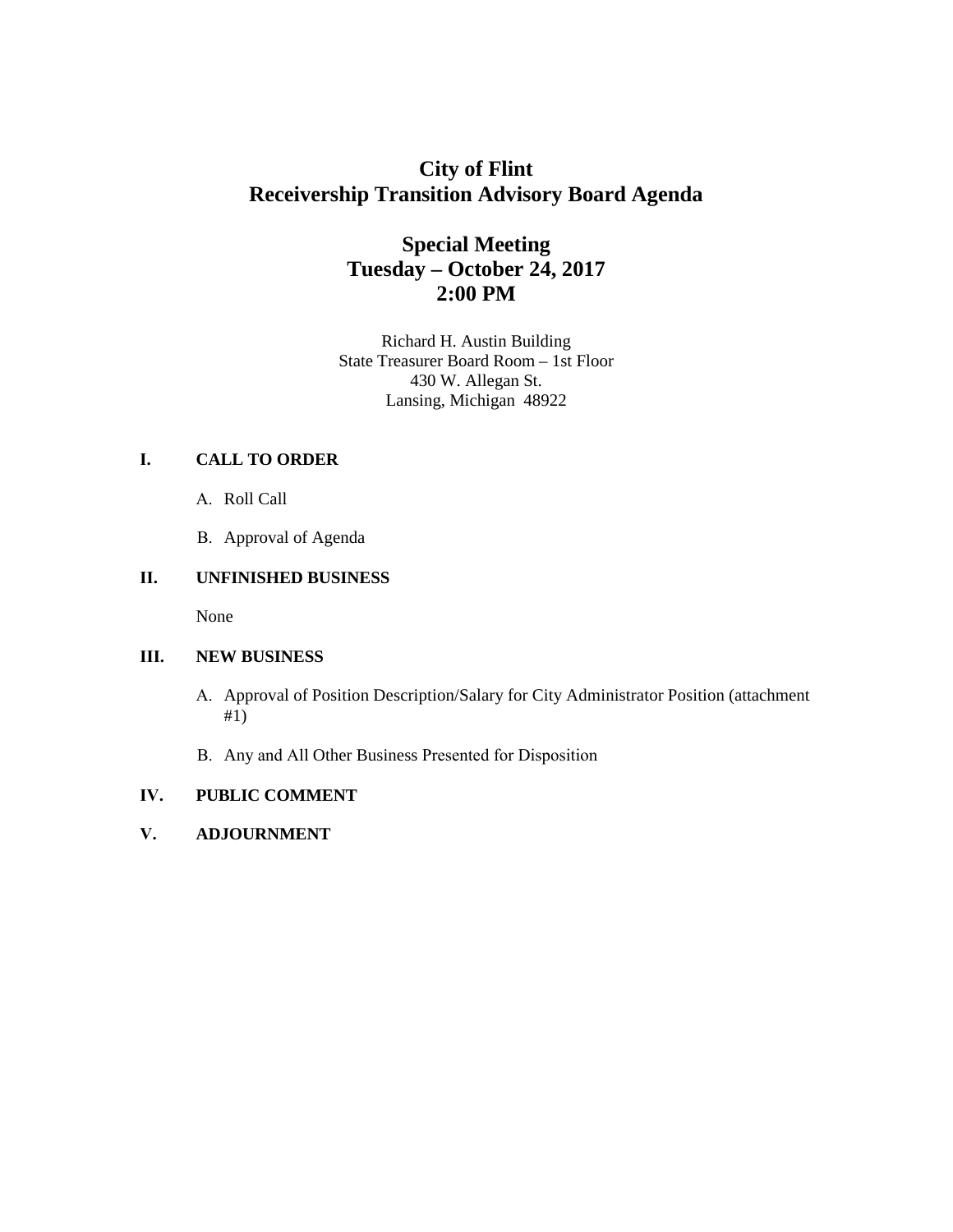#### **CITY OF FLINT Position Description**

| Class Title: | City Administrator | Job Code Number: | NA        |
|--------------|--------------------|------------------|-----------|
| Established: | August 2014        |                  | Appointed |

#### **GENERAL STATEMENT OF DUTIES:**

Performs high level administrative, technical and professional work in directing and supervising the day-to-day management of city government.

#### **SUPERVISION RECEIVED:**

Works under the broad policy guidance of Michigan Public Act 436 of 2013, including but not limited to, the Receivership Transition Advisory Board (RTAB); meets, confers and reports to the Mayor.

#### **SUPERVISION EXERCISED:**

Exercises appointment and supervision authority over all municipal employees.

## **ESSENTIAL DUTIES AND RESPONSIBILITIES:**

- 1. Serves as the chief administrative officer, in implementation of executive policy, strategic planning, Master Plan activities, and directs the management of day-to-dayadministrative activities and appointed staff officials.
- 2. Assembles financial and management information; meets and confers with City department heads to gather and assemble pertinent data and information and recommendations for the Mayor and City Council's consideration in making executive determinations and policy.
- 3. Translates executive decisions and policies of the RTAB and Mayor into administrative procedures for the cost effective and efficient operation of the City.
- 4. Implements legislative action of the City Council as approved by the RTAB.
- 5. Monitors and manages the administrative inter-activity of the City departments so the delivery of public services represents an efficient, effective, and coordinated effort.
- 6. Interacts with other governmental agencies as requested by the RTAB, Mayor or City Council.
- 7. Prepares and reviews correspondence, reports, speeches, resolutions, and other material for public relations purposes. Answers citizen and official inquiries regarding City policy matters.
- 8. Directs the preparation of the agenda for City Council meetings. Attends RTAB, City Council, and Council Committee meetings advising members, and makes recommendations to committees consistent with policy objectives, strategic planning and administrative activities.
- 9. Attend public meetings and events; gives presentations and information to the public regarding matters of City business.

### **MINIMUM REQUIREMENTS:**

A. Graduation from an accredited four-year college or university with a degree in public administration, political science, business management or a closely related field; Master's degree in public administration preferred, ICMA-CM Credentialed Manager desired.